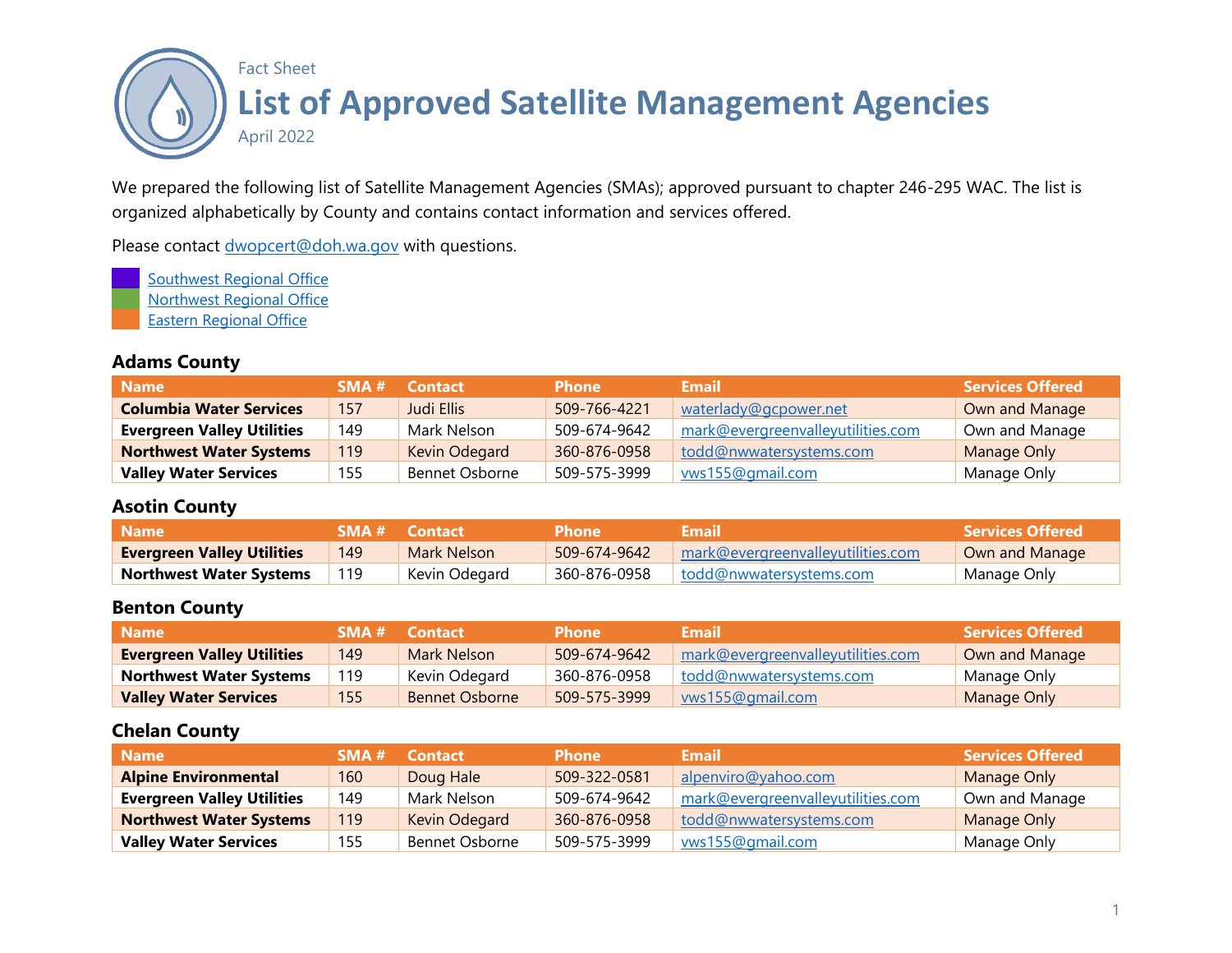#### **Clallam County**

| Name                            | SMA# | <b>Contact</b> | <b>Phone</b> | <b>Email</b>            | <b>Services Offered</b> |
|---------------------------------|------|----------------|--------------|-------------------------|-------------------------|
| <b>Aquarius Utilities</b>       | 151  | Greg Roats     | 360-779-1565 | LuckySiberian@aol.com   | Own and Manage          |
| <b>Northwest Water Systems</b>  | 119  | Kevin Odegard  | 360-876-0958 | todd@nwwatersystems.com | Manage Only             |
| <b>Strait Water Management</b>  | 167  | Jason Baar     | 360-460-7628 | jasonb@strait-water.com | Manage Only             |
| <b>Washington Water Service</b> | 114  | Matt Brown     | 253-851-4060 | Mbrown@wawater.com      | Own Only                |
| Company                         |      |                |              |                         |                         |

# **Clark County**

| Name                           |     | <b>SMA #   Contact</b> | <b>Phone</b> | <b>Email</b>                   | Services Offered |
|--------------------------------|-----|------------------------|--------------|--------------------------------|------------------|
| <b>Clark Public Utilities</b>  | 102 | John Roth              | 360-992-3000 | jroth@clarkpud.com             | Own and Manage   |
| <b>Columbia Technical, LLC</b> | 159 | Justin Hartmann        | 503-208-5439 | justin@columbiatechnical.org   | Manage Only      |
| <b>Northwest Water Systems</b> | 119 | Kevin Odegard          | 360-876-0958 | todd@nwwatersystems.com        | Manage Only      |
| <b>Washburn Waterworks</b>     | 144 | Teresa Washburn        | 360-274-5952 | washburnwaterworks@comcast.net | Manage Only      |

## **Columbia County**

| <b>Name</b>                       |     | <b>SMA # Contact</b> | <b>Phone</b> | Email                             | <b>Services Offered</b> |
|-----------------------------------|-----|----------------------|--------------|-----------------------------------|-------------------------|
| <b>Evergreen Valley Utilities</b> | 149 | Mark Nelson          | 509-674-9642 | mark@evergreenvalleyutilities.com | Own and Manage          |
| <b>Northwest Water Systems</b>    |     | Kevin Odegard        | 360-876-0958 | todd@nwwatersystems.com           | Manage Only             |

## **Cowlitz County**

| <b>Name</b>                       | SMA# | <b>Contact</b>   | <b>Phone</b> | <b>Email</b>                   | <b>Services Offered</b> |
|-----------------------------------|------|------------------|--------------|--------------------------------|-------------------------|
| <b>Columbia Technical, LLC</b>    | 159  | Justin Hartmann  | 503-208-5439 | justin@columbiatechnical.org   | Manage Only             |
| <b>Northbay Water Utility</b>     | 113  | Jennifer         | 360-748-3805 | bwilson@moerkeandsons.com      | Own Only                |
| Corporation                       |      | <b>Dickinson</b> |              |                                |                         |
| <b>Northwest Water Systems</b>    | 119  | Kevin Odegard    | 360-876-0958 | todd@nwwatersystems.com        | Manage Only             |
| <b>Pacific Water Systems, Inc</b> | 125  | Victoria Lantau  | 360-262-9580 | skyline77@qwestoffice.net      | Manage Only             |
| <b>Tri-County Water</b>           | 138  | <b>Jennifer</b>  | 360-748-3805 | jdickinson@moerkeandsons.com   | Manage Only             |
|                                   |      | Dickenson        |              |                                |                         |
| <b>Washburn Waterworks</b>        | 144  | Teresa Washburn  | 360-274-5952 | washburnwaterworks@comcast.net | Manage Only             |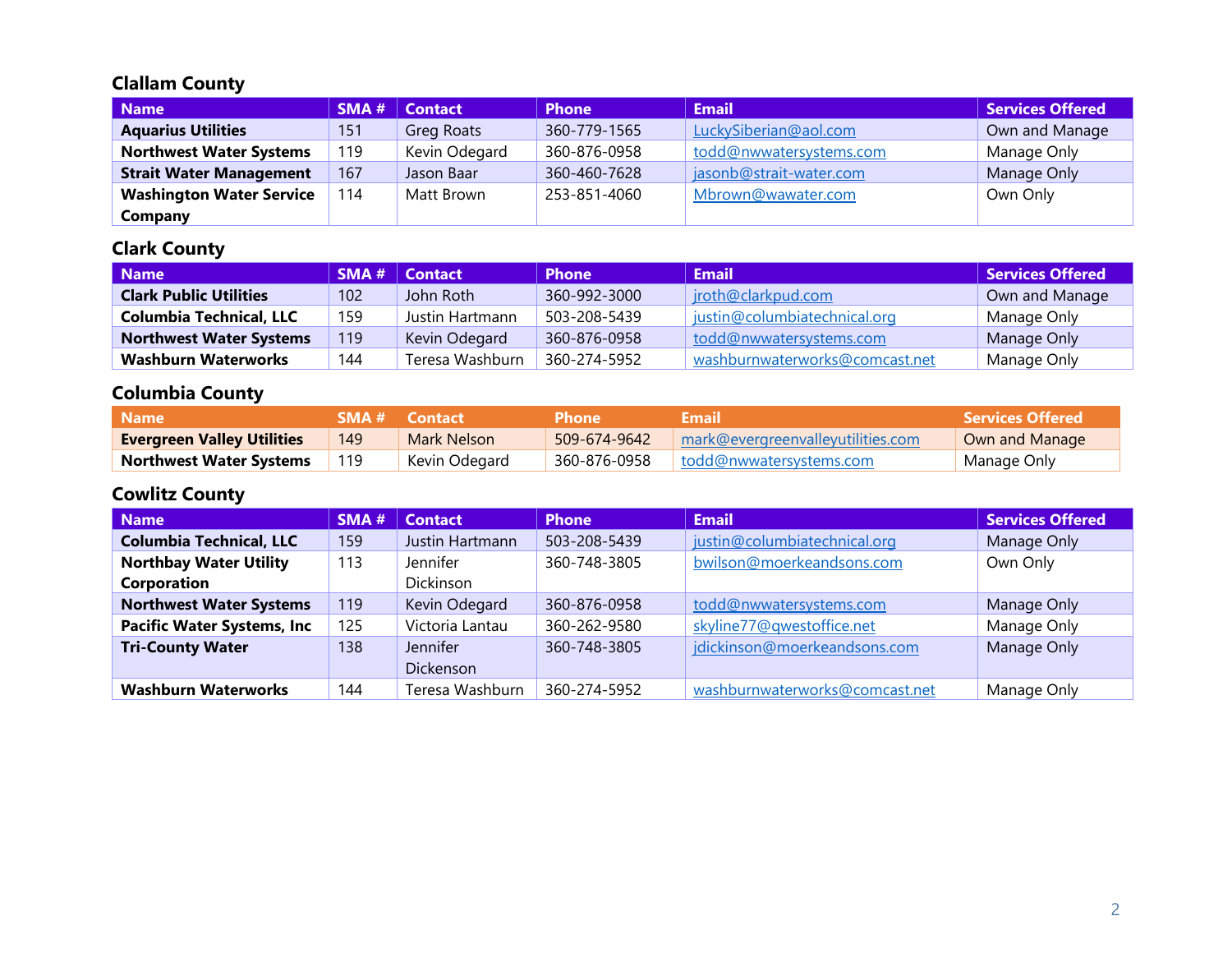## **Douglas County**

| <b>Name</b>                       | SMA H | <b>Contact</b>        | <b>Phone</b> | <b>Email</b>                      | <b>Services Offered</b> |
|-----------------------------------|-------|-----------------------|--------------|-----------------------------------|-------------------------|
| <b>Alpine Environmental</b>       | 160   | Doug Hale             | 509-322-0581 | alpenviro@yahoo.com               | Manage Only             |
| <b>Columbia Water Services</b>    | 157   | Judi Ellis            | 509-766-4221 | waterlady@gcpower.net             | Own and Manage          |
| <b>Evergreen Valley Utilities</b> | 149   | <b>Mark Nelson</b>    | 509-674-9642 | mark@evergreenvalleyutilities.com | Own and Manage          |
| <b>Northwest Water Systems</b>    | 119   | Kevin Odegard         | 360-876-0958 | todd@nwwatersystems.com           | Manage Only             |
| <b>Valley Water Services</b>      | 155   | <b>Bennet Osborne</b> | 509-575-3999 | vws155@gmail.com                  | <b>Manage Only</b>      |

# **Ferry County**

| <b>Name</b>                       | SMA# | Contact       | <b>Phone</b> | Email                             | Services Offered <b>\</b> |
|-----------------------------------|------|---------------|--------------|-----------------------------------|---------------------------|
| <b>Alpine Environmental</b>       | 160  | Doug Hale     | 509-322-0581 | alpenviro@yahoo.com               | Manage Only               |
| <b>Evergreen Valley Utilities</b> | 149  | Mark Nelson   | 509-674-9642 | mark@evergreenvalleyutilities.com | Own and Manage            |
| <b>Northwest Water Systems</b>    | 119  | Kevin Odegard | 360-876-0958 | todd@nwwatersystems.com           | Manage Only               |

## **Franklin County**

| / Name                            | SMA# | <b>Contact</b> | <b>Phone</b> | <b>Email</b>                      | <b>Services Offered</b> |
|-----------------------------------|------|----------------|--------------|-----------------------------------|-------------------------|
| <b>Columbia Water Services</b>    | 157  | Judi Ellis     | 509-766-4221 | waterlady@gcpower.net             | Own and Manage          |
| <b>Evergreen Valley Utilities</b> | 149  | Mark Nelson    | 509-674-9642 | mark@evergreenvalleyutilities.com | Own and Manage          |
| <b>Northwest Water Systems</b>    | 119  | Kevin Odegard  | 360-876-0958 | todd@nwwatersystems.com           | Manage Only             |
| <b>Valley Water Services</b>      | 155  | Bennet Osborne | 509-575-3999 | wws155@gmail.com                  | Manage Only             |

# **Garfield County**

| <b>Name</b>                       |     | <b>SMA # Contact</b> | <b>Phone</b> | Email                             | <b>Services Offered</b> |
|-----------------------------------|-----|----------------------|--------------|-----------------------------------|-------------------------|
| <b>Evergreen Valley Utilities</b> | 149 | Mark Nelson          | 509-674-9642 | mark@evergreenvalleyutilities.com | Own and Manage          |
| <b>Northwest Water Systems</b>    |     | Kevin Odegard        | 360-876-0958 | todd@nwwatersystems.com           | Manage Only             |

## **Grant County**

| <b>Name</b>                       | SMA # | <b>Contact</b>        | <b>Phone</b> | <b>Email</b>                      | <b>Services Offered</b> |
|-----------------------------------|-------|-----------------------|--------------|-----------------------------------|-------------------------|
| <b>Alpine Environmental</b>       | 160   | Doug Hale             | 509-322-0581 | alpenviro@yahoo.com               | Manage Only             |
| <b>Columbia Water Services</b>    | 157   | Judi Ellis            | 509-766-4221 | waterlady@gcpower.net             | Own and Manage          |
| <b>Evergreen Valley Utilities</b> | 149   | <b>Mark Nelson</b>    | 509-674-9642 | mark@evergreenvalleyutilities.com | Own and Manage          |
| <b>Northwest Water Systems</b>    | 119   | Kevin Odegard         | 360-876-0958 | todd@nwwatersystems.com           | Manage Only             |
| <b>Valley Water Services</b>      | 155   | <b>Bennet Osborne</b> | 509-575-3999 | vws155@gmail.com                  | Manage Only             |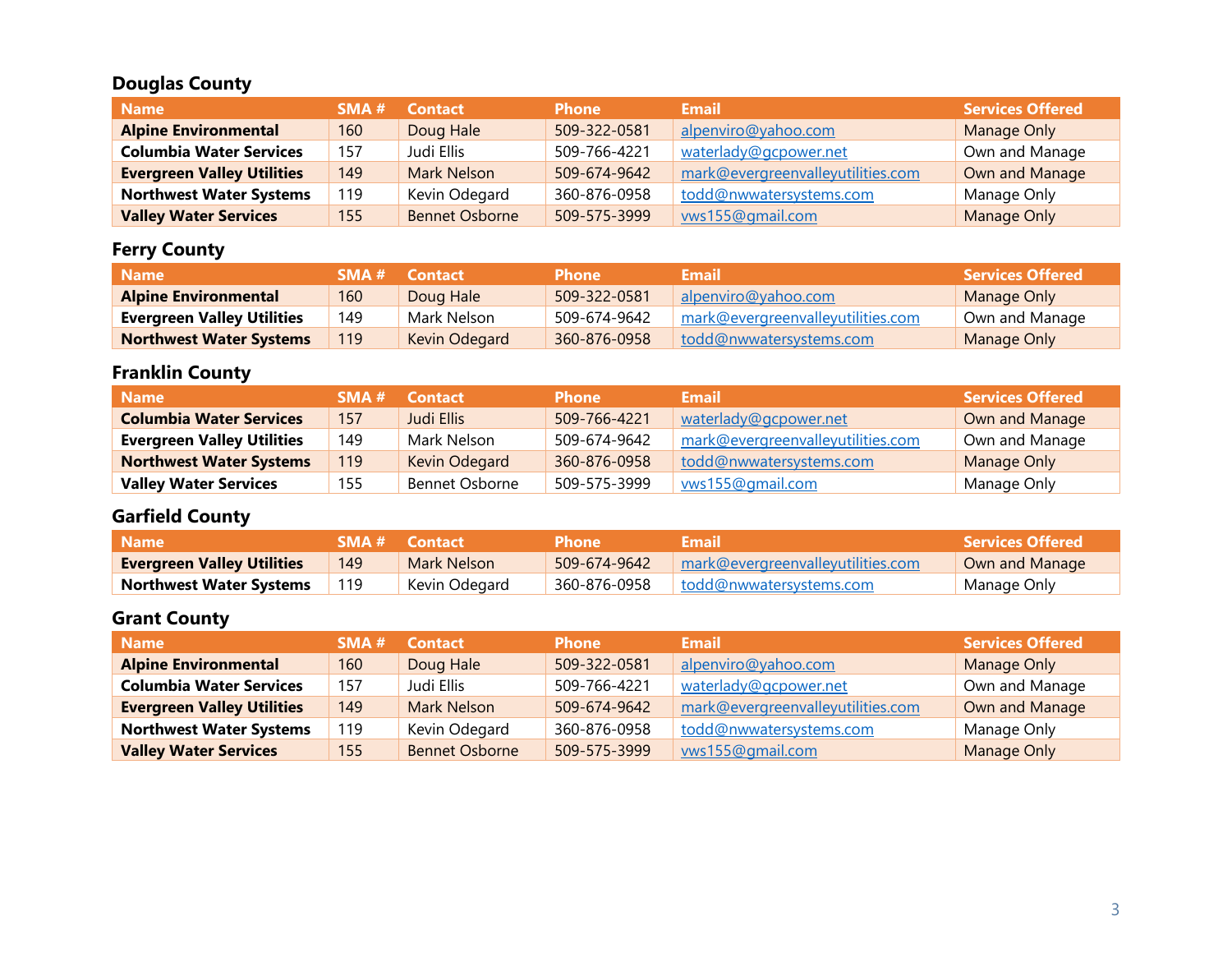#### **Grays Harbor County**

| <b>Name</b>                        | <b>SMA#</b> | <b>Contact</b>     | <b>Phone</b> | <b>Email</b>                   | <b>Services Offered</b> |
|------------------------------------|-------------|--------------------|--------------|--------------------------------|-------------------------|
| <b>Grays Harbor County</b>         | 164         | Mark Cox           | 360-249-4222 | mcox@co.grays-harbor.wa.us     | Own Only                |
| <b>H20 Management Services</b>     | 140         | Drew Noble         | 360-463-6189 | h2omgtsvs@gmail.com            | Manage Only             |
| Inc.                               |             |                    |              |                                |                         |
| <b>Northbay Water Utility</b>      | 113         | Jennifer Dickinson | 360-748-3805 | bwilson@moerkeandsons.com      | Own Only                |
| <b>Corporation</b>                 |             |                    |              |                                |                         |
| <b>Northwest Water Systems</b>     | 119         | Kevin Odegard      | 360-876-0958 | todd@nwwatersystems.com        | Manage Only             |
| <b>Pacific Water Systems, Inc.</b> | 125         | Victoria Lantau    | 360-262-9580 | skyline77@qwestoffice.net      | Manage Only             |
| <b>Thurston PUD</b>                | 147         | Kim Gubbe          | 360-357-8783 | iweidenfeller@thurstonpud.org  | Own Only                |
| <b>Tri-County Water</b>            | 138         | Jennifer Dickenson | 360-748-3805 | jdickinson@moerkeandsons.com   | Manage Only             |
| <b>Washburn Waterworks</b>         | 144         | Teresa Washburn    | 360-274-5952 | washburnwaterworks@comcast.net | Manage Only             |

#### **Island County**

| <b>Name</b>                     | SMA# | <b>Contact</b> | <b>Phone</b> | <b>Email</b>                 | <b>Services Offered</b> |
|---------------------------------|------|----------------|--------------|------------------------------|-------------------------|
| <b>King Water Management</b>    | 128  | Sandra Bodamer | 360-678-5336 | fieldops.kingwater@gmail.com | Manage Only             |
| & Treatment Services            |      |                |              |                              |                         |
| <b>Northwest Water Services</b> | 165  | Kelly Wynn     | 360-820-1990 | Kellyw@wwsvc.com             | Own Only                |
| <b>LLC</b>                      |      |                |              |                              |                         |
| <b>Northwest Water Systems</b>  | 119  | Kevin Odegard  | 360-876-0958 | todd@nwwatersystems.com      | Manage Only             |
| <b>Water &amp; Wastewater</b>   | 148  | Kelly Wynn     | 360-466-4443 | wwsvc@wwsvc.com              | Manage Only             |
| <b>Services</b>                 |      |                |              |                              |                         |
| <b>Whidbey Water Services</b>   | 136  | Andy Campbell  | 360-579-1956 | waterwork@whidbey.com        | Manage Only             |

## **Jefferson County**

| <b>Name</b>                     | SMA# | <b>Contact</b> | <b>Phone</b> | <b>Email</b>            | Services Offered |
|---------------------------------|------|----------------|--------------|-------------------------|------------------|
| Jefferson County PUD #1         | 101  | William Graham | 360-385-5800 | bgraham@jeffpud.org     | Own and Manage   |
| <b>Northwest Water Systems</b>  | 119  | Kevin Odegard  | 360-876-0958 | todd@nwwatersystems.com | Manage Only      |
| <b>Strait Water Management</b>  | 167  | Jason Baar     | 360-460-7628 | jasonb@strait-water.com | Manage Only      |
| <b>Washington Water Service</b> | 114  | Matt Brown     | 253-851-4060 | Mbrown@wawater.com      | Own Only         |
| Company                         |      |                |              |                         |                  |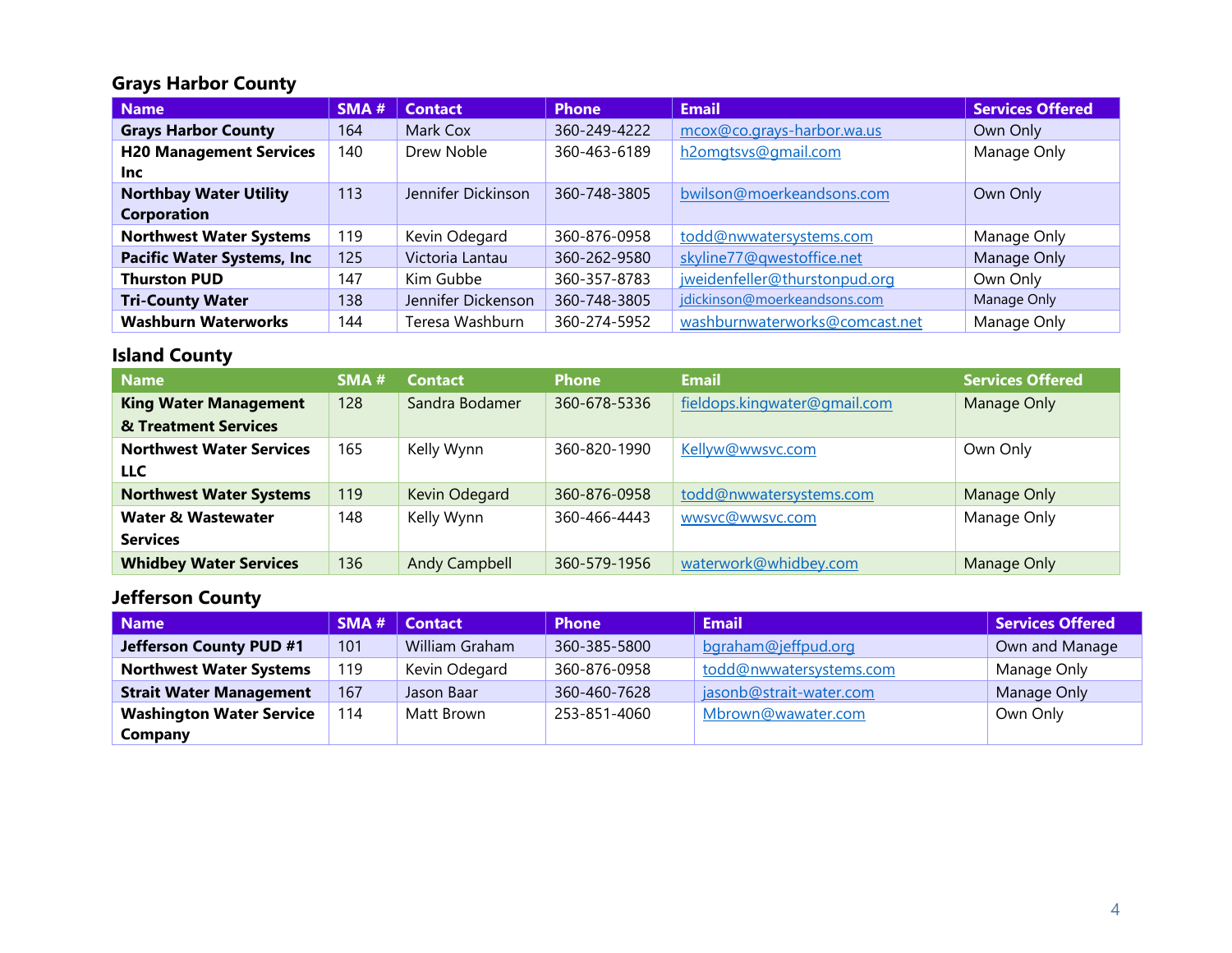## **King County**

| <b>Name</b>                       | SMA# | <b>Contact</b>      | <b>Phone</b> | <b>Email</b>                    | <b>Services Offered</b> |
|-----------------------------------|------|---------------------|--------------|---------------------------------|-------------------------|
| <b>Covington Water District</b>   | 121  | Tom Keown           | 253-631-0565 | Thomas.Keown@Covingtonwater.com | Own and Manage          |
| <b>King County Water District</b> | 130  | Jim McRae           | 206-463-9007 | jmcrae@water19.com              | Manage Only             |
| <b>No 19</b>                      |      |                     |              |                                 |                         |
| <b>Lake Meridian Water</b>        | 135  | <b>William Hall</b> | 253-631-3770 | chall@lakemeridianwater.com     | Own and Manage          |
| <b>District</b>                   |      |                     |              |                                 |                         |
| <b>Northwest Water Services</b>   | 165  | Kelly Wynn          | 360-820-1990 | Kellyw@wwsvc.com                | Own Only                |
| <b>LLC</b>                        |      |                     |              |                                 |                         |
| <b>Northwest Water Systems</b>    | 119  | Kevin Odegard       | 360-876-0958 | todd@nwwatersystems.com         | Manage Only             |
| <b>Washington Water Service</b>   | 114  | Matt Brown          | 253-851-4060 | Mbrown@wawater.com              | Own Only                |
| Company                           |      |                     |              |                                 |                         |

#### **Kitsap County**

| <b>Name</b>                      | SMA# | <b>Contact</b>   | <b>Phone</b> | <b>Email</b>                  | <b>Services Offered</b> |
|----------------------------------|------|------------------|--------------|-------------------------------|-------------------------|
| <b>CLES Water</b>                | 162  | Mike Davis       | 360-275-5367 | EmilyD_4@Hotmail.com          | Group B and TNC Only    |
| <b>Kitsap PUD #1</b>             | 107  | Jason Nutsford   | 360-779-7656 | operations@kpud.org           | Own and Manage          |
| <b>Manchester Water District</b> | 132  | Dennis O'Connell | 360-871-0500 | doconnell@manchesterwater.org | Own and Manage          |
| <b>Northwest Water Systems</b>   | 119  | Kevin Odegard    | 360-876-0958 | todd@nwwatersystems.com       | Manage Only             |
| Peninsula Light                  | 118  | Kevin McAllister | 253-857-1571 | kevinm@penlight.org           | Own and Manage          |
| <b>Washington Water Service</b>  | 114  | Matt Brown       | 253-851-4060 | Mbrown@wawater.com            | Own Only                |
| <b>Company</b>                   |      |                  |              |                               |                         |

#### **Kittitas County**

| <b>Name</b>                       |     | <b>SMA # Contact</b>  | <b>Phone</b> | Email                             | Services Offered \ |
|-----------------------------------|-----|-----------------------|--------------|-----------------------------------|--------------------|
| <b>Evergreen Valley Utilities</b> | 149 | Mark Nelson           | 509-674-9642 | mark@evergreenvalleyutilities.com | Own and Manage     |
| <b>Northwest Water Systems</b>    | 119 | Kevin Odegard         | 360-876-0958 | todd@nwwatersystems.com           | Manage Only        |
| <b>Valley Water Services</b>      | 155 | <b>Bennet Osborne</b> | 509-575-3999 | wws155@gmail.com                  | Manage Only        |

## **Klickitat County**

| <b>Name</b>                       |     | <b>SMA # Contact</b>  | <b>Phone</b> | <b>Email</b> '                    | <b>Services Offered</b> |
|-----------------------------------|-----|-----------------------|--------------|-----------------------------------|-------------------------|
| <b>Evergreen Valley Utilities</b> | 149 | Mark Nelson           | 509-674-9642 | mark@evergreenvalleyutilities.com | Own and Manage          |
| <b>Northwest Water Systems</b>    | 119 | Kevin Odegard         | 360-876-0958 | todd@nwwatersystems.com           | Manage Only             |
| <b>Valley Water Services</b>      | 155 | <b>Bennet Osborne</b> | 509-575-3999 | wws155@gmail.com                  | Manage Only             |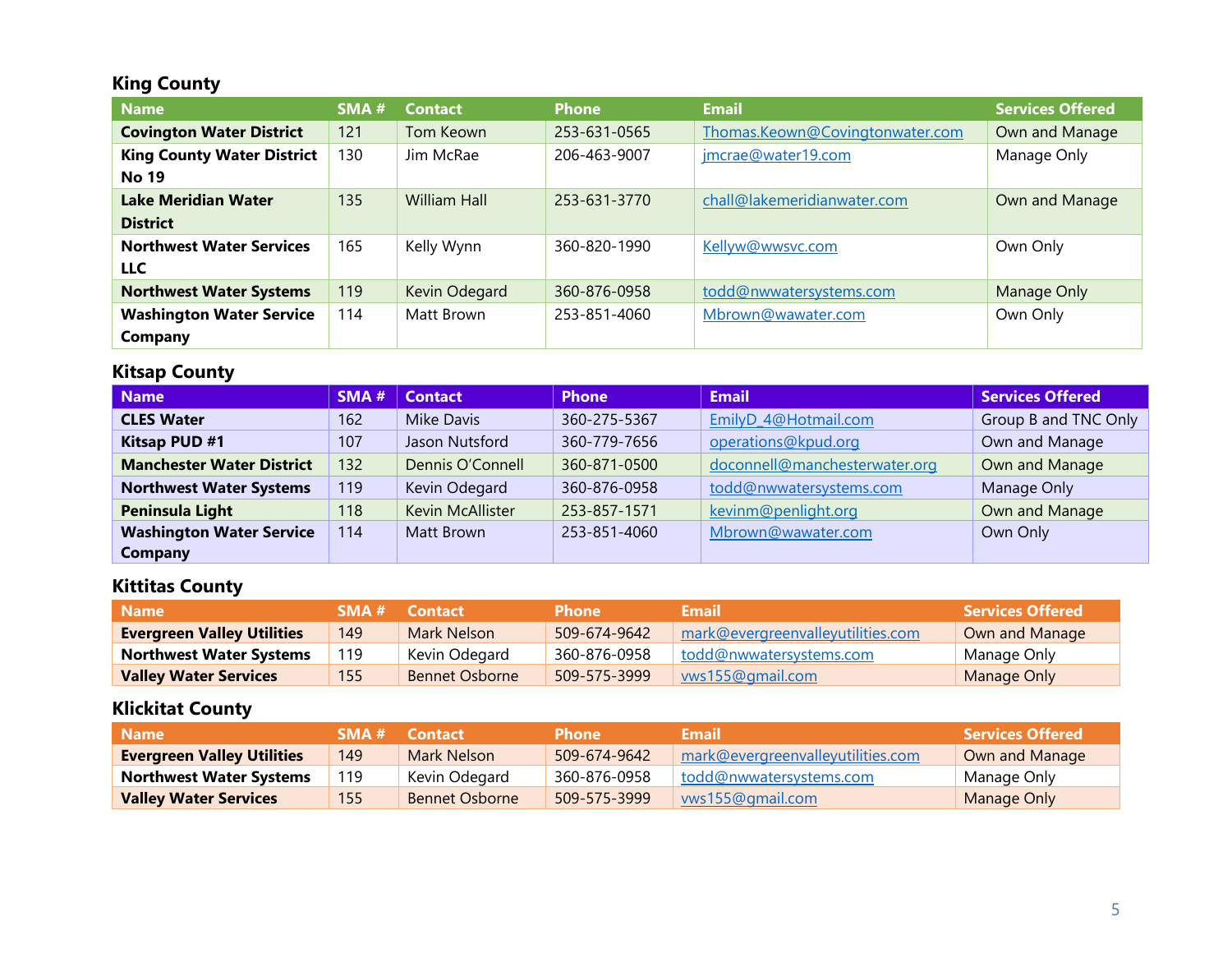## **Lewis County**

| <b>Name</b>                       | SMA# | <b>Contact</b>     | <b>Phone</b> | <b>Email</b>                   | <b>Services Offered</b> |
|-----------------------------------|------|--------------------|--------------|--------------------------------|-------------------------|
| <b>Northbay Water Utility</b>     | 113  | Jennifer Dickinson | 360-748-3805 | bwilson@moerkeandsons.com      | Own Only                |
| Corporation                       |      |                    |              |                                |                         |
| <b>Northwest Water Systems</b>    | 119  | Kevin Odegard      | 360-876-0958 | todd@nwwatersystems.com        | Manage Only             |
| <b>Pacific Water Systems, Inc</b> | 125  | Victoria Lantau    | 360-262-9580 | skyline77@qwestoffice.net      | Manage Only             |
| <b>Thurston PUD</b>               | 147  | Kim Gubbe          | 360-357-8783 | jweidenfeller@thurstonpud.org  | Own Only                |
| <b>Tri-County Water</b>           | 138  | Jennifer Dickenson | 360-748-3805 | jdickinson@moerkeandsons.com   | Manage Only             |
| <b>Washburn Waterworks</b>        | 144  | Teresa Washburn    | 360-274-5952 | washburnwaterworks@comcast.net | Manage Only             |
| <b>Washington Water Service</b>   | 114  | Matt Brown         | 253-851-4060 | Mbrown@wawater.com             | Own Only                |
| Company                           |      |                    |              |                                |                         |

## **Lincoln County**

| <b>Name</b>                       | SMA# | <b>Contact</b> | <b>Phone</b> | Email                             | <b>Services Offered</b> |
|-----------------------------------|------|----------------|--------------|-----------------------------------|-------------------------|
| <b>Alpine Environmental</b>       | 160  | Doug Hale      | 509-322-0581 | alpenviro@yahoo.com               | Manage Only             |
| <b>Columbia Water Services</b>    | 157  | Judi Ellis     | 509-766-4221 | waterlady@gcpower.net             | Own and Manage          |
| <b>Evergreen Valley Utilities</b> | 149  | Mark Nelson    | 509-674-9642 | mark@evergreenvalleyutilities.com | Own and Manage          |
| <b>Northwest Water Systems</b>    | 119  | Kevin Odegard  | 360-876-0958 | todd@nwwatersystems.com           | Manage Only             |

## **Mason County**

| <b>Name</b>                    | SMA# | <b>Contact</b>     | <b>Phone</b> | <b>Email</b>                  | <b>Services Offered</b> |
|--------------------------------|------|--------------------|--------------|-------------------------------|-------------------------|
| <b>Aquarius Utilities</b>      | 151  | <b>Greg Roats</b>  | 360-779-1565 | LuckySiberian@aol.com         | Own and Manage          |
| <b>CLES Water</b>              | 162  | Mike Davis         | 360-275-5367 | EmilyD_4@Hotmail.com          | Group B and TNC Only    |
| <b>H20 Management</b>          | 140  | Drew Noble         | 360-463-6189 | h2omgtsvs@gmail.com           | Manage Only             |
| <b>Services Inc</b>            |      |                    |              |                               |                         |
| <b>Mason County PUD #1</b>     | 111  | Darin Hall         | 360-877-5249 | brandym@mason-pud1.org        | Own and Manage          |
| <b>Northbay Water Utility</b>  | 113  | Jennifer Dickinson | 360-748-3805 | bwilson@moerkeandsons.com     | Own Only                |
| <b>Corporation</b>             |      |                    |              |                               |                         |
| <b>Northwest Water Systems</b> | 119  | Kevin Odegard      | 360-876-0958 | todd@nwwatersystems.com       | Manage Only             |
| Peninsula Light                | 118  | Kevin McAllister   | 253-857-1571 | kevinm@penlight.org           | Own and Manage          |
| <b>Thurston PUD</b>            | 147  | Kim Gubbe          | 360-357-8783 | jweidenfeller@thurstonpud.org | Own Only                |
| <b>Tri-County Water</b>        | 138  | Jennifer Dickenson | 360-748-3805 | jdickinson@moerkeandsons.com  | Manage Only             |
| <b>Washington Water</b>        | 114  | Matt Brown         | 253-851-4060 | Mbrown@wawater.com            | Own Only                |
| <b>Service Company</b>         |      |                    |              |                               |                         |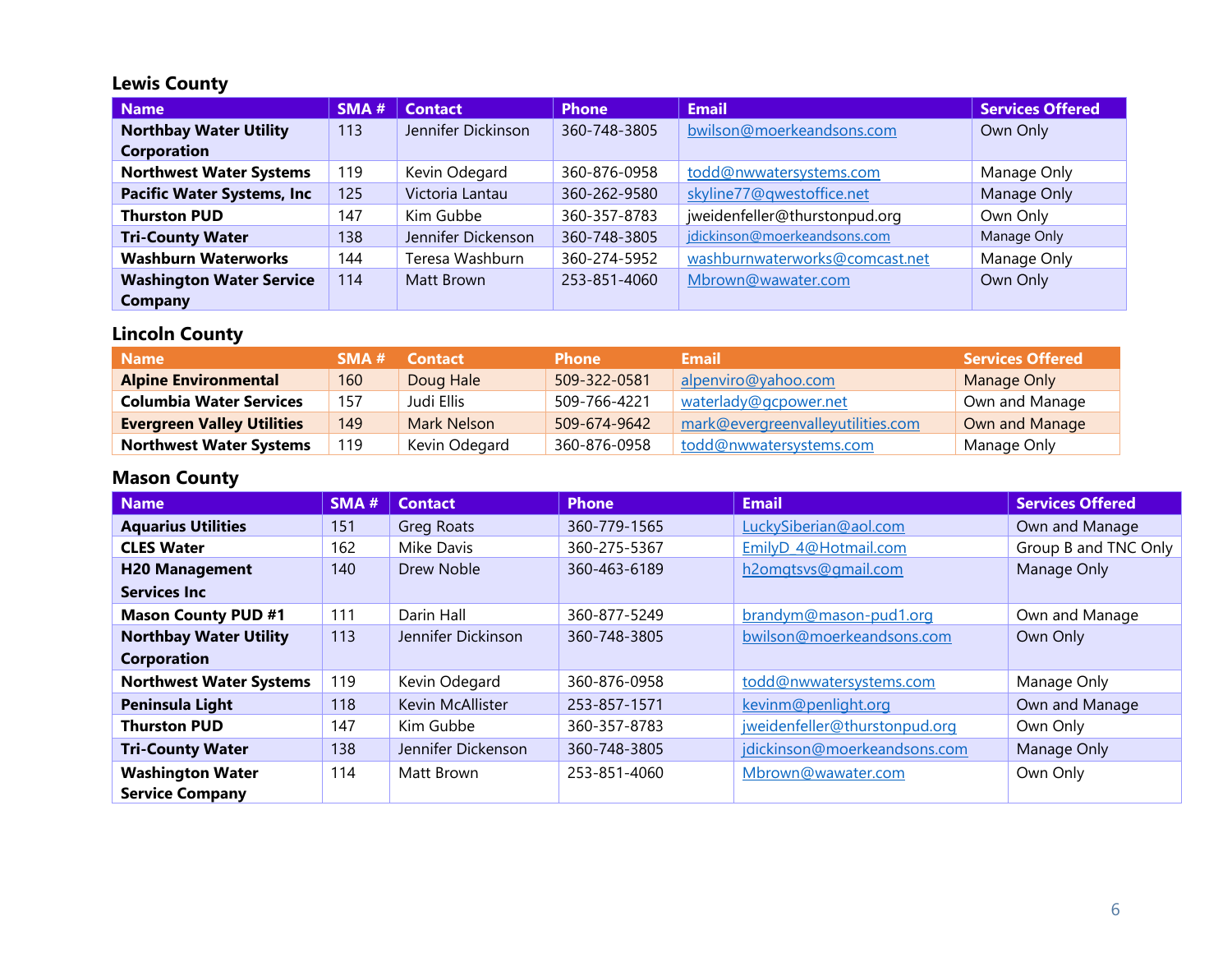## **Okanogan County**

| Name                              | SMA # | <b>Contact</b> | <b>Phone</b> | <b>Email</b>                      | <b>Services Offered</b> |
|-----------------------------------|-------|----------------|--------------|-----------------------------------|-------------------------|
| <b>Alpine Environmental</b>       | 160   | Doug Hale      | 509-322-0581 | alpenviro@yahoo.com               | Manage Only             |
| <b>Evergreen Valley Utilities</b> | 149   | Mark Nelson    | 509-674-9642 | mark@evergreenvalleyutilities.com | Own and Manage          |
| <b>Northwest Water Systems</b>    | 119   | Kevin Odegard  | 360-876-0958 | todd@nwwatersystems.com           | Manage Only             |

#### **Pacific County**

| <b>Name</b>                       | SMA# | <b>Contact</b>     | <b>Phone</b> | <b>Email</b>                   | <b>Services Offered</b> |
|-----------------------------------|------|--------------------|--------------|--------------------------------|-------------------------|
| <b>Northbay Water Utility</b>     | 113  | Jennifer Dickinson | 360-748-3805 | bwilson@moerkeandsons.com      | Own Only                |
| <b>Corporation</b>                |      |                    |              |                                |                         |
| <b>Northwest Water Systems</b>    | 119  | Kevin Odegard      | 360-876-0958 | todd@nwwatersystems.com        | Manage Only             |
| <b>Pacific Water Systems, Inc</b> | 125  | Victoria Lantau    | 360-262-9580 | skyline77@qwestoffice.net      | Manage Only             |
| <b>Tri-County Water</b>           | 138  | Jennifer Dickenson | 360-748-3805 | jdickinson@moerkeandsons.com   | Manage Only             |
| <b>Washburn Waterworks</b>        | 144  | Teresa Washburn    | 360-274-5952 | washburnwaterworks@comcast.net | Manage Only             |

# **Pend Oreille County**

| Name                              |     | <b>SMA # Contact</b> | <b>Phone</b> | Email                             | <b>Services Offered</b> |
|-----------------------------------|-----|----------------------|--------------|-----------------------------------|-------------------------|
| <b>Columbia Water Services</b>    | 157 | Judi Ellis           | 509-766-4221 | waterlady@gcpower.net             | Own and Manage          |
| <b>Evergreen Valley Utilities</b> | 149 | Mark Nelson          | 509-674-9642 | mark@evergreenvalleyutilities.com | Own and Manage          |
| <b>Northwest Water Systems</b>    |     | Kevin Odegard        | 360-876-0958 | todd@nwwatersystems.com           | Manage Only             |

#### **Pierce County**

| <b>Name</b>                     | SMA# | <b>Contact</b>         | <b>Phone</b> | <b>Email</b>                  | <b>Services Offered</b> |
|---------------------------------|------|------------------------|--------------|-------------------------------|-------------------------|
| <b>CLES Water</b>               | 162  | <b>Mike Davis</b>      | 360-275-5367 | EmilyD 4@Hotmail.com          | Group B and TNC Only    |
| <b>H20 Management Services</b>  | 140  | Drew Noble             | 360-463-6189 | h2omgtsvs@gmail.com           | Manage Only             |
| Inc.                            |      |                        |              |                               | SE Pierce Only          |
| <b>Lake Josephine Riviera</b>   | 166  | <b>Russel Rodocker</b> | 253-884-4093 | russ@rivieraclub.org          | Manage Only             |
| <b>Northwest Water Systems</b>  | 119  | Kevin Odegard          | 360-876-0958 | todd@nwwatersystems.com       | Manage Only             |
| Peninsula Light                 | 118  | Kevin McAllister       | 253-857-1571 | kevinm@penlight.org           | Own and Manage          |
| <b>Tacoma Water</b>             | 129  | Ryan Cox               | 253-396-3323 | sdewhirst@cityoftacoma.org    | Own and Manage          |
| <b>Thurston PUD</b>             | 147  | Kim Gubbe              | 360-357-8783 | jweidenfeller@thurstonpud.org | Own Only                |
| <b>Valley Water District</b>    | 150  | Sean Vance             | 253-841-9698 | sean@valleywaterdistrict.com  | Own and Manage          |
| <b>Washington Water Service</b> | 114  | Matt Brown             | 253-851-4060 | Mbrown@wawater.com            | Own Only                |
| Company                         |      |                        |              |                               |                         |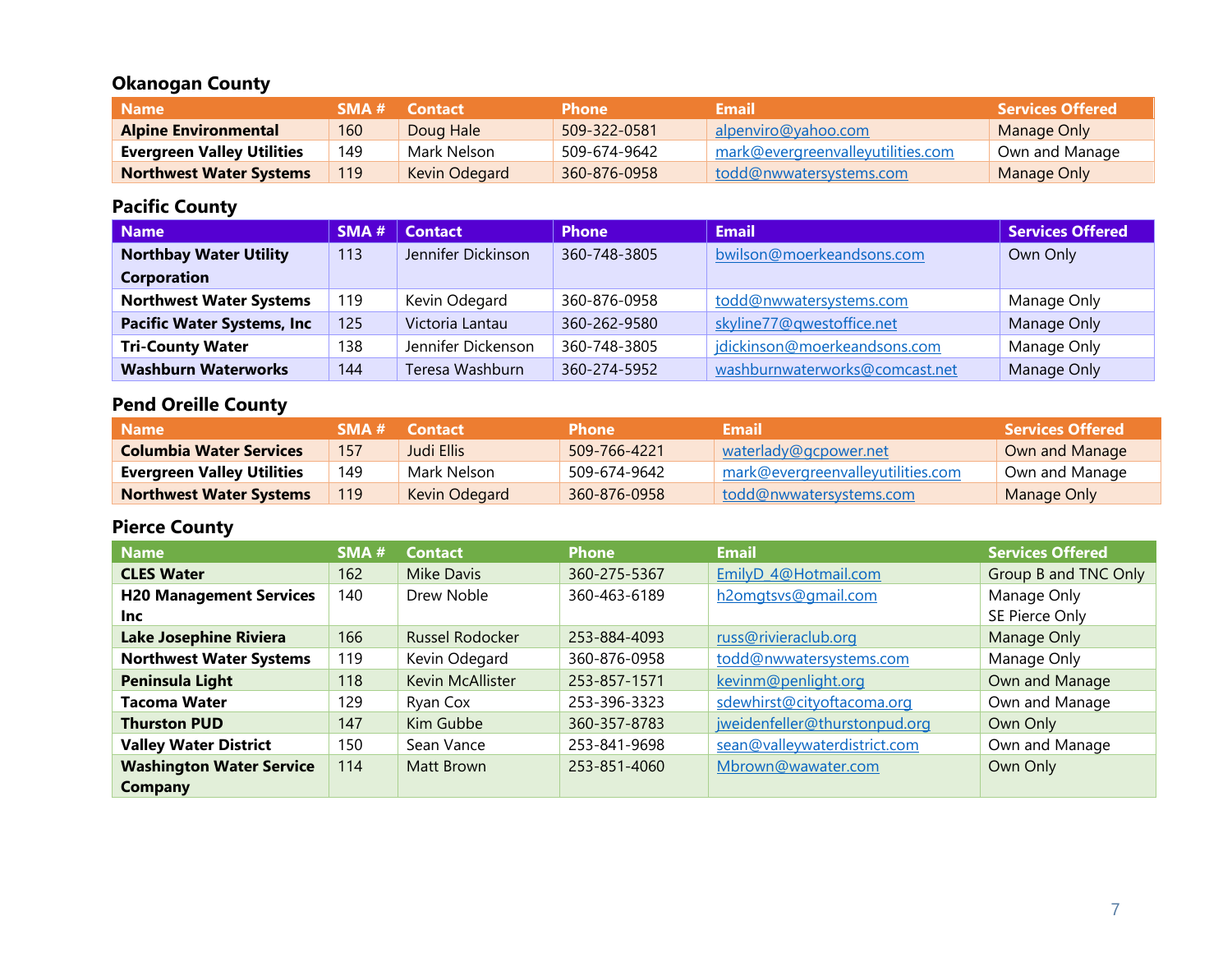## **San Juan County**

| <b>Name</b>                      | SMA# | <b>Contact</b>      | <b>Phone</b> | <b>Email</b>                     | <b>Services Offered</b> |
|----------------------------------|------|---------------------|--------------|----------------------------------|-------------------------|
| <b>Eastsound Water Users</b>     | 143  | <b>Ted Wixom</b>    | 360-376-2167 | dan@eastsoundwater.org           | Manage Only             |
| <b>Association</b>               |      |                     |              |                                  |                         |
| <b>Living Water Systems Inc.</b> | 124  | Al Mauldin          | 360-378-6975 | livingwatersystems@earthlink.net | Manage Only             |
| <b>Northwest Water Services</b>  | 165  | Kelly Wynn          | 360-820-1990 | Kellyw@wwsvc.com                 | Own Only                |
| <b>LLC</b>                       |      |                     |              |                                  |                         |
| <b>Northwest Water Systems</b>   | 119  | Kevin Odegard       | 360-876-0958 | todd@nwwatersystems.com          | Manage Only             |
| <b>Utility Management Group</b>  | 131  | <b>Steven Cade</b>  | 360-468-3329 | scade@umgl.net                   | Manage Only             |
| <b>Limited</b>                   |      |                     |              |                                  |                         |
| <b>Washington Water Service</b>  | 114  | Matt Brown          | 253-851-4060 | Mbrown@wawater.com               | Own Only                |
| <b>Company</b>                   |      |                     |              |                                  |                         |
| <b>Watec, LLC</b>                | 161  | <b>Andrew Evers</b> | 360-468-4272 | Water@RockIsland.com             | Manage Only             |

## **Skagit County**

| <b>Name</b>                     | SMA # | <b>Contact</b> | <b>Phone</b> | <b>Email</b>                 | <b>Services Offered</b> |
|---------------------------------|-------|----------------|--------------|------------------------------|-------------------------|
| <b>King Water Management</b>    | 128   | Sandra Bodamer | 360-678-5336 | fieldops.kingwater@gmail.com | Manage Only             |
| & Treatment Services            |       |                |              |                              |                         |
| <b>Northwest Water Services</b> | 165   | Kelly Wynn     | 360-820-1990 | Kellyw@wwsvc.com             | Own Only                |
| <b>LLC</b>                      |       |                |              |                              |                         |
| <b>Northwest Water Systems</b>  | 119   | Kevin Odegard  | 360-876-0958 | todd@nwwatersystems.com      | Manage Only             |
| <b>Skagit PUD</b>               | 103   | Michael Fox    | 360-848-4457 | fox@skagitpud.org            | Own and Manage          |
| <b>Washington Water Service</b> | 114   | Matt Brown     | 253-851-4060 | Mbrown@wawater.com           | Own Only                |
| <b>Company</b>                  |       |                |              |                              |                         |

## **Skamania County**

| Name                           |     | $SMA #$ Contact | <b>Phone</b> | <b>Email</b>                   | <b>Services Offered</b> |
|--------------------------------|-----|-----------------|--------------|--------------------------------|-------------------------|
| Columbia Technical, LLC        | 159 | Justin Hartmann | 503-208-5439 | justin@columbiatechnical.org   | Manage Only             |
| <b>Northwest Water Systems</b> | 119 | Kevin Odegard   | 360-876-0958 | todd@nwwatersystems.com        | Manage Only             |
| Washburn Waterworks            | 144 | Teresa Washburn | 360-274-5952 | washburnwaterworks@comcast.net | Manage Only             |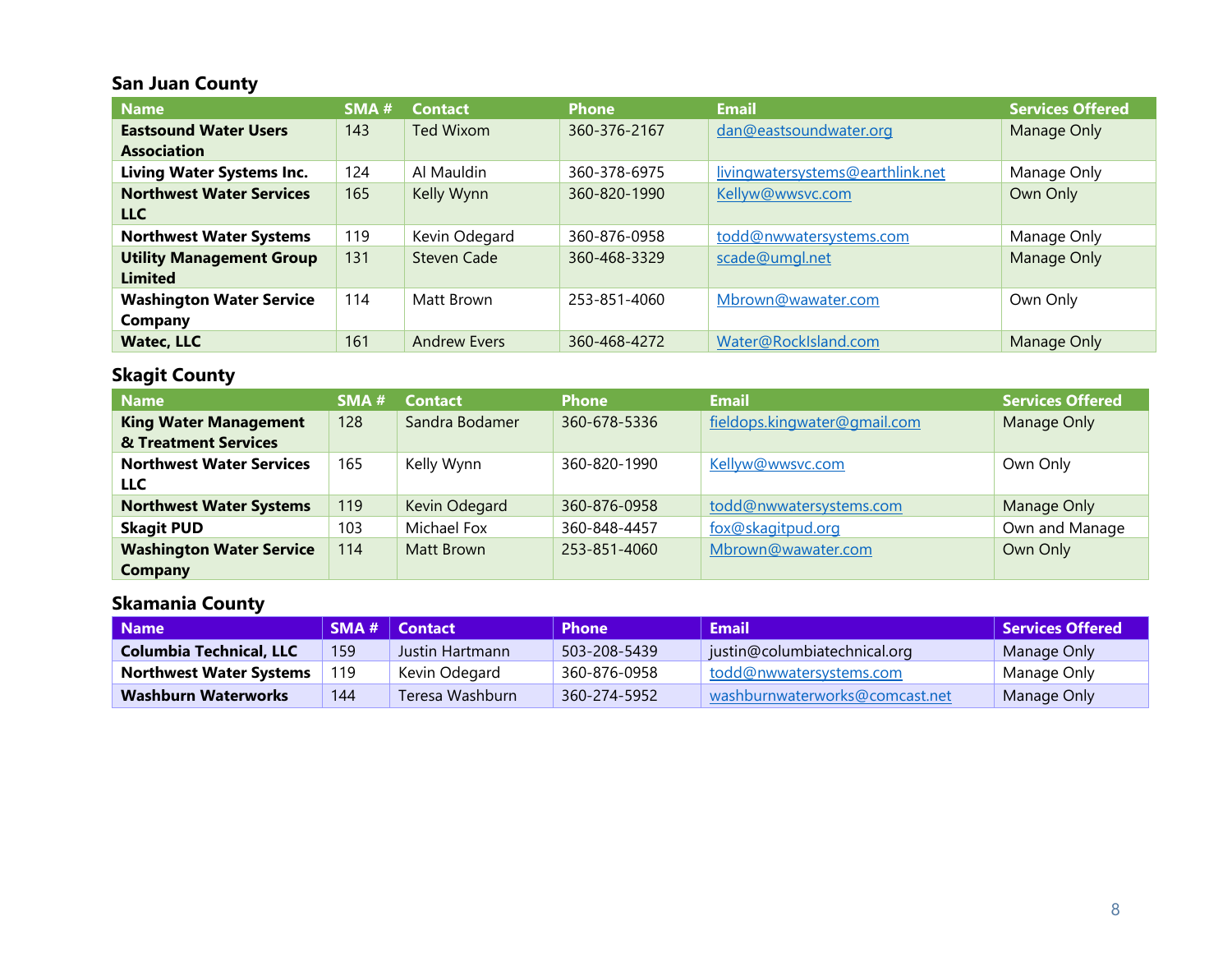#### **Snohomish County**

| <b>Name</b>                     | SMA # | <b>Contact</b>    | <b>Phone</b> | Email                   | <b>Services Offered</b> |
|---------------------------------|-------|-------------------|--------------|-------------------------|-------------------------|
| <b>Northwest Water Services</b> | 165   | Kelly Wynn        | 360-820-1990 | Kellyw@wwsvc.com        | Own Only                |
| <b>LLC</b>                      |       |                   |              |                         |                         |
| <b>Northwest Water Systems</b>  | 119   | Kevin Odegard     | 360-876-0958 | todd@nwwatersystems.com | Manage Only             |
| <b>Snohomish County PUD</b>     | 104   | <b>Brant Wood</b> | 425-397-3003 | bewood@snopud.com       | Own and Manage          |
| <b>Washington Water Service</b> | 114   | Matt Brown        | 253-851-4060 | Mbrown@wawater.com      | Own Only                |
| Company                         |       |                   |              |                         |                         |

## **Spokane County**

| <b>Name</b>                       | SMA# | <b>Contact</b> | <b>Phone</b> | <b>Email</b>                       | <b>Services Offered</b> |
|-----------------------------------|------|----------------|--------------|------------------------------------|-------------------------|
| <b>Consolidate Irrigation</b>     | 156  | Shane Sheppard | 509-924-3655 | consolidatedirrigation@comcast.net | Manage Only             |
| District #19                      |      |                |              |                                    |                         |
| <b>Evergreen Valley Utilities</b> | 149  | Mark Nelson    | 509-674-9642 | mark@evergreenvalleyutilities.com  | Own and Manage          |
| <b>Northwest Water Systems</b>    | 119  | Kevin Odegard  | 360-876-0958 | todd@nwwatersystems.com            | Manage Only             |
| <b>Stevens County PUD #1</b>      | 108  | Darrel Hawes   | 509-233-2534 | Support@StevensPUD.org             | Own and Manage          |

#### **Stevens County**

| <b>Name</b>                       | SMA# | <b>Contact</b> | <b>Phone</b> | Email                             | <b>Services Offered</b> |
|-----------------------------------|------|----------------|--------------|-----------------------------------|-------------------------|
| <b>Alpine Environmental</b>       | 160  | Doug Hale      | 509-322-0581 | alpenviro@yahoo.com               | Manage Only             |
| <b>Evergreen Valley Utilities</b> | 149  | Mark Nelson    | 509-674-9642 | mark@evergreenvalleyutilities.com | Own and Manage          |
| <b>Northwest Water Systems</b>    | 119  | Kevin Odegard  | 360-876-0958 | todd@nwwatersystems.com           | Manage Only             |
| <b>Stevens County PUD #1</b>      | 108  | Darrel Hawes   | 509-233-2534 | Support@StevensPUD.org            | Own and Manage          |

## **Thurston County**

| <b>Name</b>                       | SMA# | <b>Contact</b>     | <b>Phone</b> | <b>Email</b>                  | <b>Services Offered</b> |
|-----------------------------------|------|--------------------|--------------|-------------------------------|-------------------------|
| <b>H20 Management Services</b>    | 140  | Drew Noble         | 360-463-6189 | h2omgtsvs@gmail.com           | Manage Only             |
| <b>Inc</b>                        |      |                    |              |                               |                         |
| <b>Northbay Water Utility</b>     | 113  | Jennifer Dickinson | 360-748-3805 | bwilson@moerkeandsons.com     | Own Only                |
| Corporation                       |      |                    |              |                               |                         |
| <b>Northwest Water Systems</b>    | 119  | Kevin Odegard      | 360-876-0958 | todd@nwwatersystems.com       | Manage Only             |
| <b>Pacific Water Systems, Inc</b> | 125  | Victoria Lantau    | 360-262-9580 | skyline77@qwestoffice.net     | Manage Only             |
| <b>Thurston Public Works</b>      | 134  | Pat Allen          | 360-867-2078 | tim.wilson@co.thurston.wa.us  | Own and Manage          |
| <b>Thurston PUD</b>               | 147  | Kim Gubbe          | 360-357-8783 | jweidenfeller@thurstonpud.org | Own Only                |
| <b>Tri-County Water</b>           | 138  | Jennifer Dickenson | 360-748-3805 | jdickinson@moerkeandsons.com  | Manage Only             |
| <b>Washington Water Service</b>   | 114  | Matt Brown         | 253-851-4060 | Mbrown@wawater.com            | Own Only                |
| Company                           |      |                    |              |                               |                         |